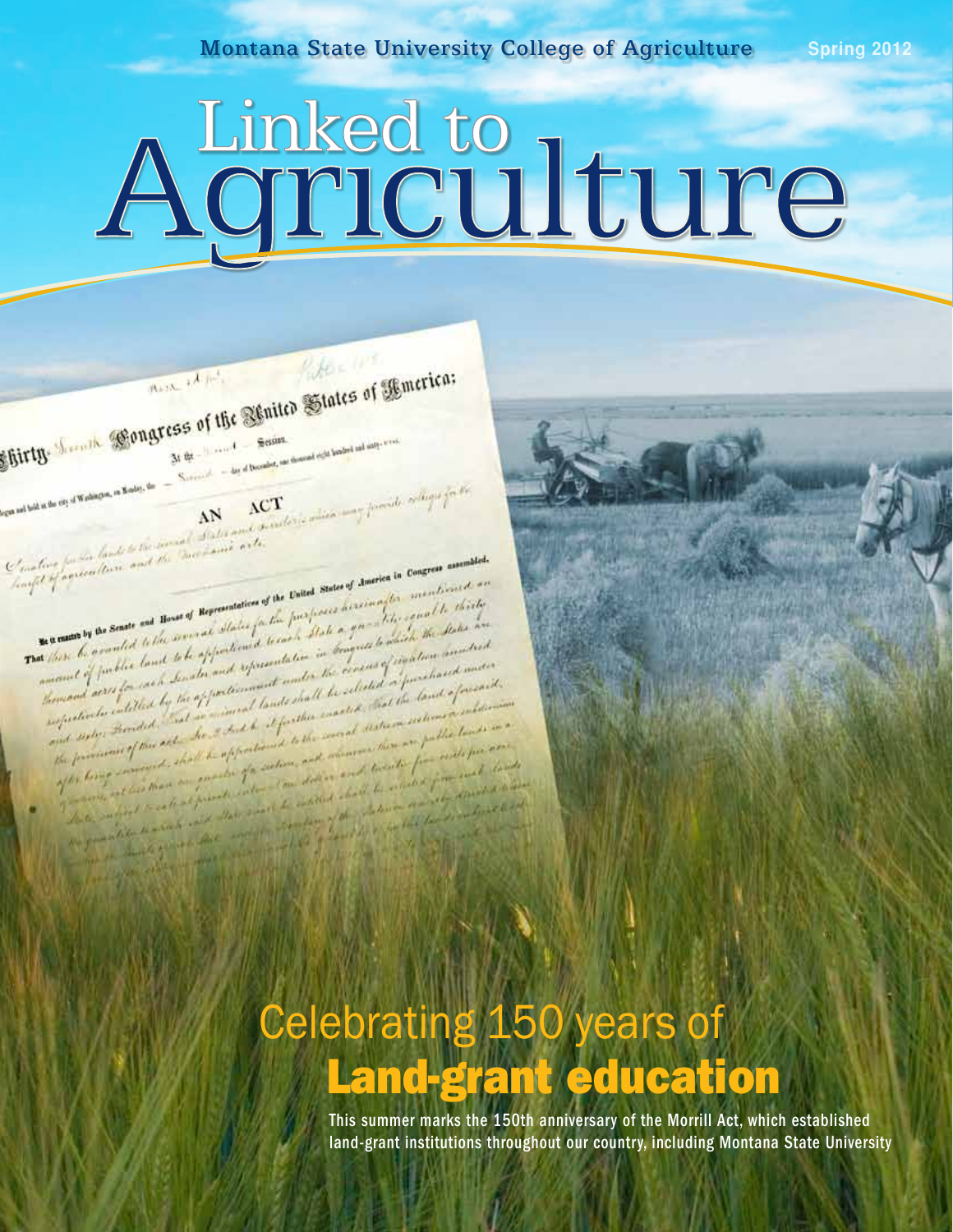

We have completed yet another amazing year in the College of Agriculture (COA), and I cannot help but reflect on the accomplishments of our students, staff, and faculty. Agriculture has been around forever. Yet every year researchers discover new and more efficient ways to do things, and they pass that new knowledge on to students beginning careers in agriculture. The COA professors engage in a time honored profession balancing time-proven methods with innovative research and new technologies. As these students transition into the work force, I can't help but ponder the state of the College, the University, the students and the entire agricultural community. This year as the class of 2012 graduates the Department of Agriculture celebrates its 150th anniversary.

In 1862 in the midst of the Civil War

President Abraham Lincoln oversaw the establishment of the United States Department of Agriculture. He signed the Homestead Act and the Morrill Land-Grant Colleges Act along with other key pieces of legislation that paved the way for westward expansion and eventually Montana State University. It is fascinating for me to think about all of the changes of the past 150 years—especially when looking at it from a MSU perspective.

While the United States practiced "modern" farming and ranching, Montana was not a state but part of the Oregon Territory. John Francis Grant settled in the fertile valley near present day Deer Lodge in 1858 and by 1862 was nursing worn out cattle from pioneers traveling on the Overland Trail back to health. He then traded one healthy cow for two unhealthy ones. Conrad Kohrs started marketing cattle to the mining communities and the cattle industry was soon thriving. Trappers traveled along the Missouri River and traded furs at Fort Benton, and Native Americans populated the vast territory.

It is amazing to think of all of the advancement during the past 150 years. And yet everything we do is still for the same purpose—enhance production, resource stewardship, and create new knowledge. Abraham Lincoln said, "Every blade of grass is a study and to produce two where there was but one, is both a profit and a pleasure." I am

sure that when you talk to farmers in Montana they can appreciate that sentiment and are grateful to the knowledge gained through 150 years of research and education.

Therefore this issue of *Linked to Agriculture* profiles key research projects ongoing at MSU and the Montana Agricultural Experiment Station. We have come a long way in 150 years, but our mission is just as critical as it was then. We must continue to excel and to optimize our resources. Even as we celebrate our accomplishments we must compete for funding, both at the federal and state levels. There are those who want to cut agricultural research spending—we must not let that happen.

Agriculture is critical to our community, our country, and our world. We must recruit and retain the best students and faculty, and we can only do that with the firm and more vocal, actionoriented citizenry that benefit from our efforts. Please join us in celebrating this important anniversary of the Department of Agriculture and look forward to the next 150 years. Just imagine what we might be able to do then!

Deff Jawbon

Congratulations to all of our outstanding 2012 awardees!

# **ASMSU Changes Representation Structure**

The Associated Student of Montana State University (ASMSU) serves as the students' elected voice for Montana State University. Previously students elected representatives based on where they lived, but now they elect their representatives from their colleges. There are 21 ASMSU senators and the COA has one elected representative. The College of Agriculture's ASMSU senator is Rachel Abeh, majoring in agriculture education-relations with a minor in rangeland ecology and management. Abeh

is involved in several activities at MSU: Chi Omega, Collegiate FFA, MSU Livestock Judging, MSU Range Club (vice president), Society for Range Management Student Conclave (national vice president), and Collegiate Young Farmers & Ranchers. Abeh represents the college well and is a strong advocate for the agricultural industry. Abeh says, "I am committed to giving the smallest college the largest voice in ASMSU, and demonstrating the importance of the College of Ag."

The College of Agriculture (COA) celebrated the accomplishments of three graduating seniors at the 30th annual Awards for Excellence banquet in the Strand Union Ballroom in February. Hannah Bigelow, biotechnology, Missoula, Mont., Erin Gunnick, environmental horticulture, Bozeman, Mont., and Megan Podolinsky, environmental biology and Spanish, Helena, Mont. were honored during the event hosted by the Bozeman Area Chamber of Commerce and the Alumni Foundation on February 21. Students recognized must have a minimum cumulative grade point average of 3.5, an exemplary record of campus and community involvement, and a substantive history of service.

The three COA seniors were nominated through their respective departments, and then selected by university deans and campus committees. Recipients

of the Award for Excellence invite the faculty or staff member who has been most inspirational and influential in their undergraduate careers. The unique structure of the Awards for Excellence—students taking the stage alongside their designated mentors—makes for a memorable occasion, and brief commentaries submitted by awardees highlight the evening's program.

Bigelow selected Rebecca Mattix, the pre-vet curriculum advisor and faculty from ImID. Mattix received two Awards for Excellence this year as she was also chosen by Amanda Zellar (organismal biology) through the College of Letters & Science. Mattix was the only mentor selected by two students. Gunnick tabbed her academic advisor, Professor Bill Hoch (PSPP). Podolinsky shared the stage with Professor Geoffrey Poole from LRES, and additionally, received the Torlief Aasheim Community

Involvement Award. The "Torley Award" designates MSU's best of the best, "seniors with outstanding academic achievements and a record of campus involvement—who also give of themselves for the betterment of the community."

EXCELLENCE

"Sharing her energy and talent seems to be second-nature for Megan," Poole commented during the selection process, "so much so that her scholarship and service appear almost effortless. Yet she works hard. Megan's leadership and kindness have earned her the respect of not just those who nominated her for this award, but also the respect of her classmates and peers."

ABOVE: Left to right: Nora Smith, Hannah Bigelow, Rebecca Mattix, Erin Gunnick, Bill Hoch, Geoff Poole, and Megan Podolinsky



Jeff Jacobsen Dean and Director College of Agriculture Montana Agricultural Experiment Station

"I am committed to giving the smallest college the largest voice in ASMSU, and demonstrating the importance of the College of Ag."

**EXCELLENCE**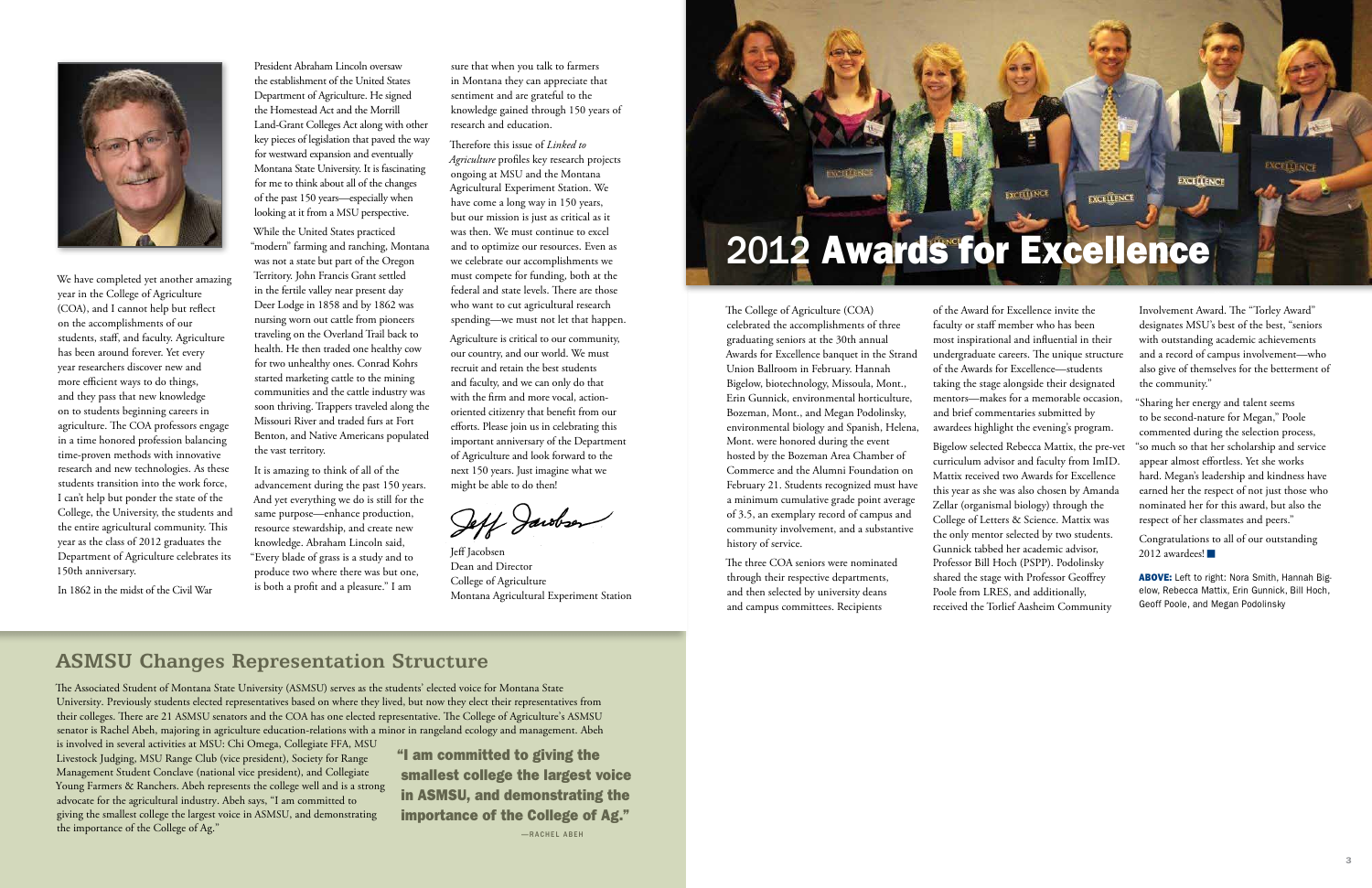During Ag Appreciation Weekend 2011, the College of Agriculture hosted a MSU Ag Fair with interactive booths from the college's departments and from several of the state's agricultural organizations. At the fair, departmental experts offered mini-lectures during breakout sessions on a wide variety of topics. Following are excerpts from the presentations. These brief synopses highlight some of the College of Agriculture and the Montana Agricultural Experiment Station's salient research.

# **Pulse Crops 101: From Humus to Hummus**

It seems researchers in Montana are getting excited about pulse crops, but not necessarily for the same reasons. While Dr. Prashant Jha, SARC scientist, recommends using pulse crops in rotation with cereal grains to ease the pressure on fields where specific weeds have developed a resistance to herbicide, Dr. Perry Miller, professor in the Department of Land Resources and Environmental Sciences, explained how incorporating pulse crops into weed management can lead to more sustainable agricultural practices. Miller is working with a graduate student, Macdonald Burgess, to explore how pulse crops change

# Research Updates earch Updates<br>Ag Appreciation Weekend

the energy costs associated with grain production and also improve soil quality. Miller argues the number one energy input in growing wheat in the United States is the nitrogen from fertilizers. He stated that half the energy budget in agriculture is in the form of fertilizer. Planting pulse crops like peas can change that balance. According to research findings, wheat yield was greater in crops that were rotated with peas.

During the breakout session in October, Miller also shared how lentils and peas were suited to the

Montana climate as well as risk factors involved in adding them to cropping systems. Pulse crops evolved in semiarid climate contexts in the Mediterranean area, similar to Montana's semiarid climate. Dry pea is a versatile crop used for food, feed, forage or fuel. It is a moisture miser and can be seeded and harvested



with conventional machinery, but it is susceptible to drought and hail. Lentils are well adapted to the MonDak region and are used for food. However, it is at risk to major diseases and sensitive to herbicide residue or drift. It is also a poor weed competitor. Chickpea has good market potential and does well in the Northern Plains climate. A fungus called Ascochyta has limited production of chickpea around the world. Chickpea has a low cutting height and a high seed cost.

For more on pulse crops go to http://landresources.montana.edu/ Department/Miller.html or call 406-994-5431.

# Student Internships in Agricultural Education

The faculty from the Agricultural Education Department work daily with Montana's most important natural resource—its people. And they are preparing their students to do the same. In October students shared their experiences as student interns. Shalaine Watson, an agricultural education (Ag Ed) major from Forsyth, Mont., chose ag ed because of her diverse interest in agriculture. As an ag ed major in the teaching option, she could study a variety of agriculture topics and not need to specialize. Watson said, "College in general taught me to think outside the box and how pertinent it is to become a life-long learner and keep up on the most recent agricultural knowledge." Watson's student teaching experience was in Richey, a small town in eastern Montana. She found it challenging to balance classroom and experiential learning when teaching animal husbandry to freshman, range science to sophomores, Montana agriculture to seventh graders, and floriculture to juniors all in one day. She said, "My time at MSU taught me to prioritize what was important to me and to always put in my best effort." While attending the National FFA Convention with the Richey students, Watson realized there is a strong

connection and thread of appreciation between agricultural students and teachers across the country. "I think ag teachers have a unique opportunity to connect with their students and their community on a different level than other teachers," she said. Through her student teaching experience, Watson

realized this career path is what she is meant to do and looks forward to a rewarding career in agricultural education.

Graduate student Nikki Bailey, from Fort Benton, Mont., earned a bachelor's degree in agricultural education with a focus on ag relations. While interning at the Judith Basin County Extension Office, Bailey planned and managed several camps, tours and fairs, and learned about the county Extension office's daily work. Through this experience, Bailey learned communication and organizational skills, and how to work with a variety of people. Bailey also learned the details of organizing and running a successful county 4-H fair. She felt the internship offered insight into the challenges and rewards of a career as an Extension agent. "My internship gave me a chance to network with many people in the agricultural industry and to use the skills I learned in class in a real life hands-on experience," said Bailey.

# International Educational **Experiences for Agricultural** Economics and Economics Undergraduate Students

The last issue of *Linked to Agriculture*  featured two courses, Follow the Grain and Conception to Consumption, which the Department of Agricultural Economics and Economics offer. These courses provide students with a unique international



perspective. Gary Brester, professor of agricultural economics, shared with the Ag Fair audience the history, structure and future plans for the classes. The courses are taught every two to three years and were designed to help students follow food from genetics to consumption while providing an international experience. Students in the Follow the Grain course have visited more than nine countries scattered around the globe. During the course experts from across disciplines interact with students and provide them a broad view of the commodity industry. Students research different topics and regions and present lectures to the class. Students must participate in the international travel and pay their own expenses. Faculty traveling with the students also pay their own expenses and are not subsidized by student fees or other costs. The trips are normally after the semester ends or during spring break.

The department is focusing on grants and endowments to help with future student and faculty travel. They are also developing relationships with international experts in places like New Zealand and Croatia. The department's goal is to welcome these experts to MSU for a few weeks. According to Brester the visitors-in-residence provide another component to the learning experience and also will help with international travel logistics.

The department has also developed a cooperative relationship with the Fort Peck Community College and is working to



Agriculural economics and economics undergraduates students

# **CALERALD DOWN COLLEGE COLLEGE**

Devon Ragen, Graduate Student (Animal Science) injecting a marker help estimate forage intake.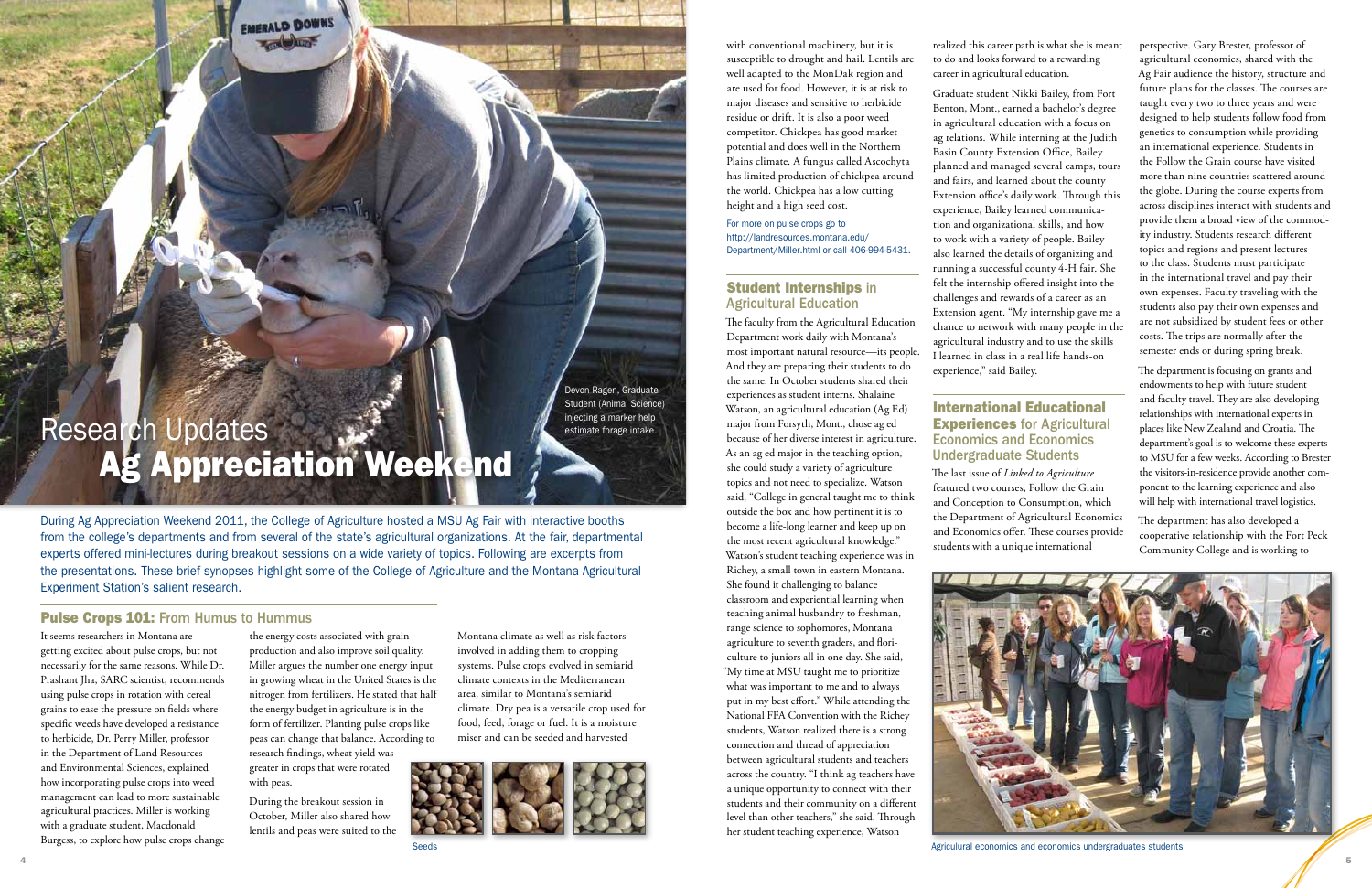Darin Paine can be reached at darin.paine@montana.edu or (406) 994-7671

Recently, Dean Jacobsen and I were in Washington D.C. visiting MSU alumni. As we made our way around our nation's capital, learning about our alumni and their career accomplishments, there was a familiar theme. The foundation of success originating from the likes of Linfield Hall at Montana State University echoed comments I've heard standing in a wheat field or leaning on a fence post in Montana.

Whether you graduated forty years ago or four years ago, the experience was the same. Sure, technology and faces

change, but the quality education remains constant. And yes, we have new buildings, but students still go to class. It seems every alumnus can share a story about a professor or advisor who took a moment to help them as a student to make a difference. We never want to lose that student/staff connection in the College of Agriculture.

Dean Jacobsen and I discussed the emerging financial needs of the students and faculty the people of the COA. The relationship is symbiotic. They need each other, and they need financial support including scholarships for the students and endowments for the faculty.

We are fortunate to have a healthy number of scholarships within the College. As our student numbers increase, so does the need for scholarship dollars. We welcome our growing student population in the College. These young people are ambitiously looking to improve the world, accomplishing remarkable feats en route to a degree. Many need financial assistance to get there. If you have given any amount to a scholarship, we cannot thank you enough.

Faculty support is a relatively new need within the College. To recruit and retain faculty, we need private support. Why? Earlier this month the Office of Institution Research and Assessment compiled a report for the Association of American Universities. The report rank-ordered universities considered very high research institutions. Of the 92 universities in the report Montana State University was last in every category for faculty salaries. In other words we pay our professors, associate professors, and assistant professors the lowest salaries of these Universities. We must become more competitive. And to do so, we need to raise funds to keep our intellectual capital on the MSU campus. We do not want to lose faculty to a university who can simply pay more. We can help keep our incredible faculty through endowments. Endowments can provide funds for salaries, program support, and equipment. We must invest in our faculty, as they provide the mentoring and education to our students.

Finally, programs are often the place where students and faculty come together. Program funds can assist with the likes of Follow the Grain, field experiences, cropping systems research, sustainable agriculture teaching and Conception to Consumption. There are many other programs needing financial assistance which state funds cannot assist. Students and faculty request minimal funds in order to establish a new program. Providing these resources can lead to impactful developments from the College, originating from students or faculty.

# Herbicide Resistance: A Challenge to Montana Crop **Production**

**IWM** commonly

> As Dean Jacobsen and I had these conversations in D.C., we had a similar message of thanks to our friends and alumni. Thank you to each and every one of you who reached into your pocket and made a donation to the College of Agriculture. Your contributions are making a difference. On behalf of the College, thank you!

Sincerely,

Darin Paine Director of Development





# **Research Updates cont.**

reduce barriers for students wanting to participate in these courses and continue their education at a four-year institution.

### Colic in Horses

Dr. Shannon Moreaux, veterinarian and assistant professor in the Department of Animal and Range Sciences, spoke about colic in horses. Moreaux explained colic is not a diagnosis, but a description of abdominal pain for a variety of conditions and abnormalities. There are more than 100 known causes of colic, the most common cause of premature death in domesticated horses. The estimated annual cost of horse colic in the United States is \$145 million.

According to Moreaux there are several causes for colic: the stretching or inflammation of the intestinal wall, excessive tension on the mesentery (the material that holds the intestines to the wall of the abdomen) or restrictions of the blood supply are a few common causes. Predisposing factors include age, sex, breed, diet, exercise, and some environmental conditions. Mindy Brown, director of finance for the College of Letters & Science, attended the break out session in October. "Dr. Moreaux has a wonderful ability to break down complex ideas, so they are more easily understood," Brown stated. "He is a wonderful educator and is always current," she added.

Jutila pointed out the need to learn more about bovine specific immunity, so they can improve the effectiveness of the vaccines. Our current knowledge of protective immune responses is primarily based on work done in rodents and humans. While there are similarities with bovine immune responses there are also clear differences. A key difference is in the immune cells: cattle have far more of a unique T cell called gamma/delta than humans and rodents. According to research assistant professor Jodi Hedges who works with Jutila, researchers at ImID are studying these special cells which comprise a large percentage of the infection fighting cells in bovine blood and play a vital role in immunology of cattle. Researchers are exploring novel approaches to both the compounds and the delivery methods. They want to develop products and procedures that are not only safe, simple, and low cost, but will still stimulate immunity in cattle. Scientists are currently testing a compound, Amphotericin B, (AMB) in cattle. AMB is currently used to fight fungal infections in humans. Researchers are testing AMB in calves and dairy cows using different delivery methods like strips that dissolve on the tongue.

During the lecture Dr. Moreaux shared

some of the most common clinical signs of colic which include pawing, rolling, abdominal distension, kicking at the abdomen, and anxiety. According to Brown this information was extremely valuable for horse owners like herself. When her own horse displayed signs of colic, Brown immediately recalled the information Moreaux shared and was able to quickly recognize the signs and take appropriate action.

 $\text{Im} \text{D} \text{ at } 406 \text{-}994 \text{-}4705.$ For more information about this project contact ImID at 406-994-4705.



Moreaux pointed out that often horses with colic require medical treatment involving medications, fluid and electrolyte therapy, laxatives, manipulation or even surgery. During the breakout session those who attended Moreaux's lecture were intrigued by the virtual tour of the horse's gastrointestinal tract used to demonstrate how colic evolves. While Brown had heard about the virtual tour on the internet it was her first opportunity to see it. She said it was extremely beneficial and made it easier to understand a very complex issue such as colic.

Prashant Jha, assistant professor and weed scientist at the Southern Ag Research Center (SARC) at Huntley, MT shared critical information for farmers across the State about

herbicide resistant weeds

and the current focus of research at the center. Jha summarized the research into three key areas: screening for herbicide resistant weed biotypes, investigating mechanisms for resistance, and exploring alternative strategies for fighting the resistance. At the Huntley center, researchers are concerned many herbicides previously used in Montana are no longer effective. In Montana wild oats, Persian darnel, and Russian thistle are

herbicide resistant.

Jha and his research staff suspect Kochia,

referred to as

tumbleweed, is now resistant to glyphosate, (Roundup®) one of the most widely used herbicides in Montana. There are already resistant varieties of it in Kansas, Nebraska, Colorado, and Alberta. Glyphosate-resistant Kochia is a major concern in sugar beet fields, because more than 99 percent of the growers rely solely on glyphosate for weed control. Therefore Jha recommends an integrated weed management (IWM) program to prevent the spread of herbicide-resistant weeds.

When using herbicides Jha advises growers to apply it at the rate suggested by the manufacturer and to use a tank mixture which includes multiple herbicide products. Jha's research involves evaluating new herbicide chemistries and optimizing herbicide tank-mixes, and studying application timing and rate in diversified crops grown in Montana. Jha suggested using soil-applied residual herbicides at or prior to planting can potentially reduce weed bank recruitment and reduce weed interference, especially early in the season. Diversifying crop rotations is also a critical component to IWM, and scientists at the SARC recommend rotating pulse crops such as peas and lentils—especially where growers have traditionally relied on wheat fallow rotations. Jha also advises high seeding rates for crops as a long term weed management strategy.

Fertilizers also impact IWM as low nitrogen rates may demand more intensive weed management. The weeds tend to grow better than crops under poor soil nitrogen conditions. "It is only through the development and implementation of an IWM program that the problem can be effectively managed," said Jha. "A good program will balance physical, cultural, biological and chemical aspects of weed science. Economically viable rotation crops may be considered, such as oilseeds, pulses and forages," he added.

If you would like more information, please contact the Southern Agricultural Research Center at 406-348-3400.

### Immunology and Infectious Diseases Research Update

Mark Jutila, Ph.D., a leading scientist with Immunology and Infectious Diseases (ImID), provided an overview of critical ongoing research projects in the department. Jutila introduced the audience to some diseases that may be transferable between wildlife, livestock and people and provided an update of current multi-facetted research activities regarding these diseases. Jutila stated that digestive and respiratory diseases still account for more than 50 percent of the non-predator deaths in calves in Montana and scientists at MSU are working diligently to discover vaccines and treatments that can minimize these losses.